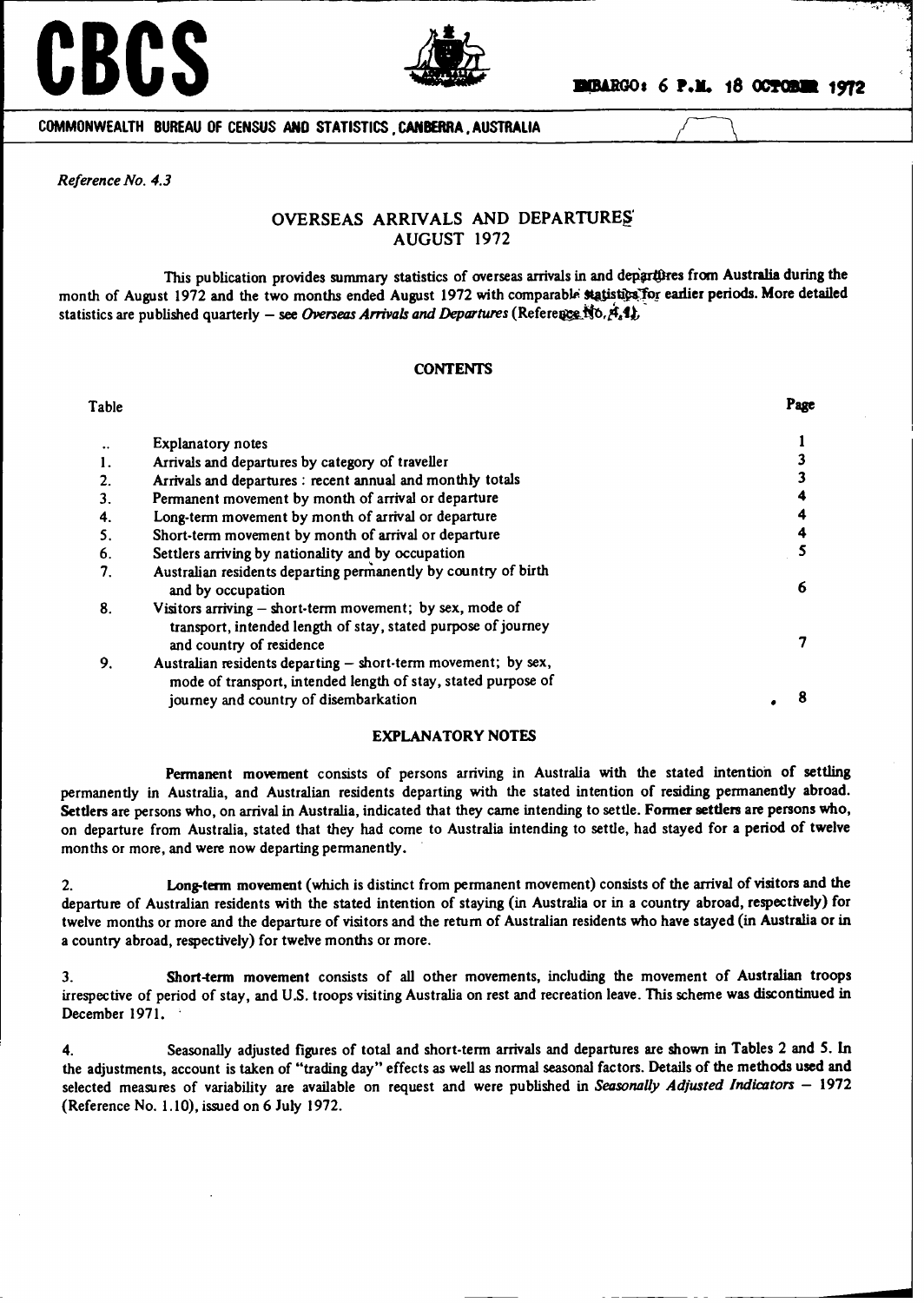Statistics of characteristics of travellers in the short-term movement from April 1971 are estimates derived SPERIES OF CONTROLLERS OF THE TRAVELLERS WHILE THE TRAVELLERS AND INTERNATIONAL TRAVELLERS and statistics of their mode of Short-term travellers. While the total number of such travellers and statistics of their mode of transport are fully known, statistics in various classifications, e.g. nationality, may differ from those that would be obtained<br>transport are fully known, statistics in various classifications, e.g. nationality, may diffe rom a fifty per cent sample of this difference is given by the standard error. These candard errors. The standard errors is a ransport are fully known, statistics in various classifications, by the standard error. These th From complete processing. A measure of this untereme is given by the standard error, There are about 2 chances in 5 that the<br>difference will be less than 1 standard error, and 19 chances in 20 that it will be less than 2 s

| erfor varies with the size of the estimate and the roll which there are | Approximate standard | error of estimate  |
|-------------------------------------------------------------------------|----------------------|--------------------|
|                                                                         |                      | Per cent           |
| Size of quantity<br>estimated                                           | Persons              | of estimate<br>1.0 |
| (persons)                                                               | 100                  | 1.4                |
| 10,000<br>5,000                                                         | 70<br>32             | 3.2<br>4.5         |
| 1,000                                                                   | 23<br>10             | 10.0               |
| 500<br>100                                                              |                      |                    |

are based on records of all travellers in ovement, statistical<br>movement is a component of *total* movement and total movement are based on records of an interest movement, statistic<br>ce short-term movement is a component of *total* movement, statistic<br>ce short-term ush errors. The magnitude of standard errors in tot is a component of the standard errors in total

tistics of permanent and long-<br>aling-errors. However, since s

therefore do not contain the same in total movement.<br>
of characteristics of travellers in total movement.<br>
movement is about 20 per cent less than in short-term movement. Statistics of permits and errors. However, since short to such errors. The magnitude of travellers in total movement are subject to such errors. The magnitude of travellers in total movement are subject to such errors. The **is about 20 per cent less than in short-term movement.** 

A~~~~~urel fuleuesrptonoett"~ description of the sampling procedures is publically

7. *Departures* **(Reference No. 4.1)**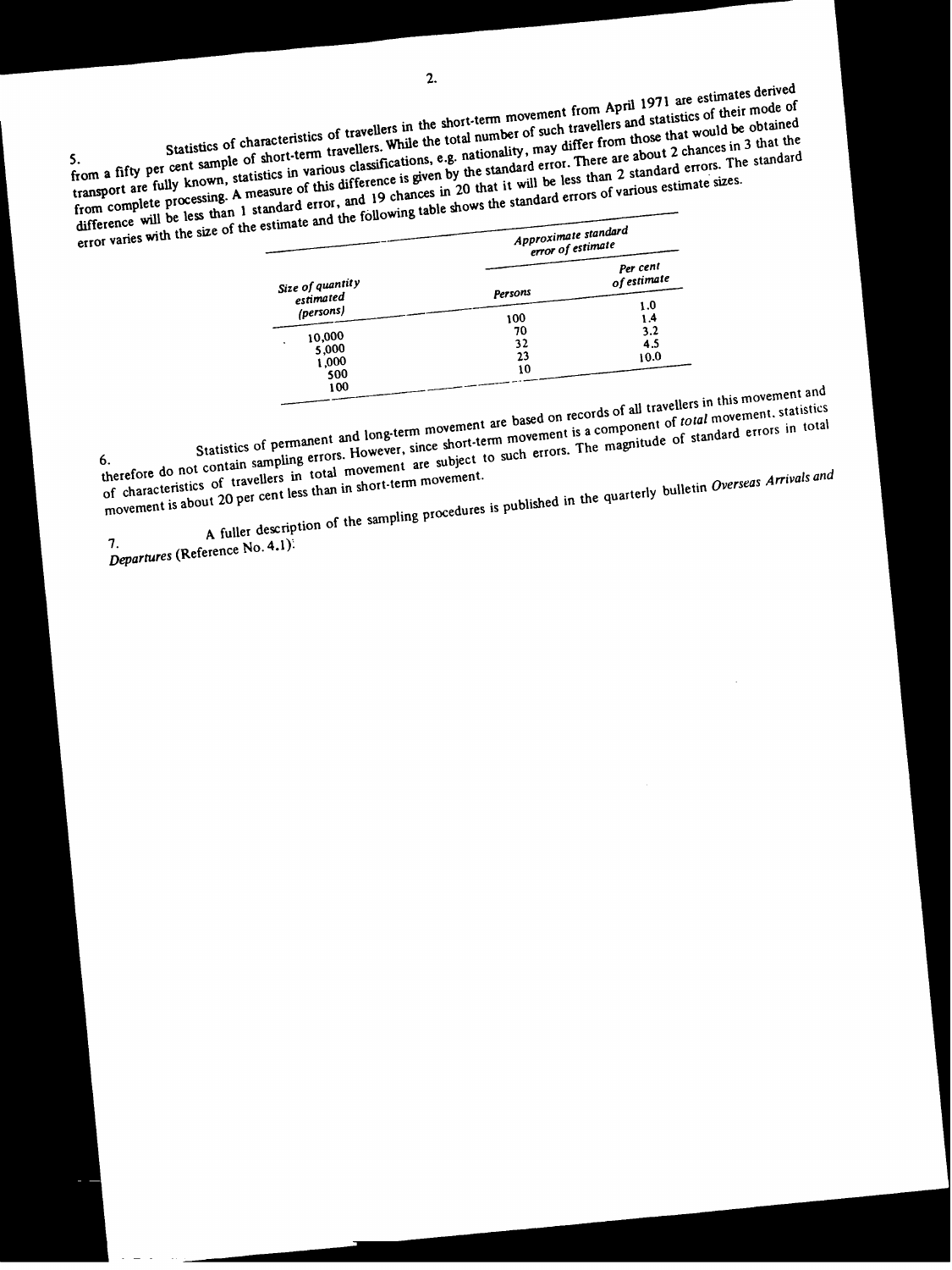Ń,

| TABLE 1. - OVERSEAS ARRIVALS AND DEPARTURES BY CATEGORY OF TRAVELLE. |  |  |
|----------------------------------------------------------------------|--|--|
|                                                                      |  |  |

**(Persons)**

| Category of traveller          |         | Year ended June |                   | Two months ended August |         | <b>Month of August</b> |        |
|--------------------------------|---------|-----------------|-------------------|-------------------------|---------|------------------------|--------|
|                                | 1970    | 1971            | 1972              | 1971                    | 1972    | 1971                   | 1972   |
|                                |         |                 | <b>ARRIVALS</b>   |                         |         |                        |        |
| Permanent movement -           |         |                 |                   |                         |         |                        |        |
| <b>Assisted settlers</b>       | 131,868 | 119,847         | 82,343            | 16,129                  | 11,441  | 7.122                  | 5,329  |
| Other settlers                 | 53,231  | 50,164          | 50.376            | 8,313                   | 7.590   | 3.966                  | 3,940  |
| Total permanent                | 185,099 | 170.011         | 132.719           | 24,442                  | 19,031  | 11.088                 | 9,269  |
| Long-term movement -           |         |                 |                   |                         |         |                        |        |
| Australian residents           | 38.711  | 43.554          | 51,356            | 8,080                   | 8,702   | 4,218                  | 4,821  |
| Overseas visitors              | 29,842  | 31.225          | 27.713            | 4.505                   | 4,214   | 2.287                  | 2,374  |
| Total perm. and long-term      | 253.652 | 244,790         | 211,788           | 37.027                  | 31,947  | 17.593                 | 16,464 |
| Short-term movement $-$        |         |                 |                   |                         |         |                        |        |
| Australian residents           | 314,591 | 378,855         | 444,854           | 70,444                  | 85,758  | 38,061                 | 46,726 |
| Overseas visitors <sup>*</sup> | 389.191 | 428,958         | 420,042           | 63,527                  | 62,655  | 34,588                 | 33,921 |
| Total Arrivals*                | 957,434 | 1.052.603       | 1,076,684         | 170,998                 | 180,360 | 90,242                 | 97,111 |
|                                |         |                 | <b>DEPARTURES</b> |                         |         |                        |        |
| Permanent movement -           |         |                 |                   |                         |         |                        |        |
| Former settlers                | 26,082  | 28.244          | 32,280            | 4,914                   | 5.886   | 2,196                  | 2.970  |
| Other residents                | 10.000  | 11.072          | 12.439            | 1.811                   | 2,101   | 922                    | 1,088  |
| Total permanent                | 36.082  | 39.316          | 44,719            | 6.725                   | 7.987   | 3,118                  | 4,058  |
| Long-term movement -           |         |                 |                   |                         |         |                        |        |
| Australian residents           | 63,454  | 66.463          | 68.069            | 11,535                  | 11.248  | 5.333                  | 5.859  |
| Overseas visitors              | 17.414  | 19.928          | 23,328            | 3.481                   | 4,101   | 1,729                  | 2,052  |
| Total perm, and long-term      | 116.950 | 125.707         | 136.116           | 21.741                  | 23,336  | 10,180                 | 11.969 |
| Short-term movement $-$        |         |                 |                   |                         |         |                        | 52.571 |
| Australian residents           | 322.420 | 377.165         | 455.203           | 72.907                  | 92.602  | 37,268                 | 34,168 |
| Overseas visitors*             | 405.500 | 448,312         | 443,688           | 64,282                  | 61,742  | 34,987                 |        |
| Total Departures*              | 844,870 | 951,184         | 1,035,007         | 158,930                 | 177,680 | 82,435                 | 98,708 |

" Includes U.S. troops on **rest and recreation leave. See paragraph 3 of the explanatory notes.**

# TABLE 2. - OVERSEAS ARRIVALS AND DEPARTURES: RECENT ANNUAL AND MONTHLY TOTALS

|                           |                           | Total arrivals*            |                    | Total departures*                 |              | <b>Excess of arrivals</b><br>over departures<br>$\bullet$ |           |
|---------------------------|---------------------------|----------------------------|--------------------|-----------------------------------|--------------|-----------------------------------------------------------|-----------|
| Period                    | <b>Number</b><br>recorded | Seasonally<br>adjusted (a) | Number<br>recorded | <b>Seasonally</b><br>adjusted (a) | <b>Malcs</b> | <b>Females</b>                                            | Persons   |
| Year ended June -         |                           |                            |                    |                                   |              |                                                           |           |
| 1970                      | 957,434                   | $\ddot{\phantom{0}}$       | 844,870            | $\ddotsc$                         | 61,630       | 50,934                                                    | 112,564   |
| 1971                      | 1.052.603                 | $\ddotsc$                  | 951.184            | $\ddot{\phantom{0}}$              | 52,773       | 48,646                                                    | 101,419   |
| 1972                      | 1.076.684                 | $\ddotsc$                  | 1,035,007          |                                   | 22,042       | 19,635                                                    | 41,677    |
| Year ended December -     |                           |                            |                    |                                   |              |                                                           |           |
| 1970                      | 1.026.675                 |                            | 903,801            |                                   | 65,546       | 57,328                                                    | 122.874   |
| 1971                      | 1.078.798                 |                            | 994.193            | $\ddotsc$                         | 43.556       | 41,049                                                    | 84,605    |
| Two months ended August - |                           |                            |                    |                                   |              |                                                           |           |
| 1971                      | 170.998                   | ٠.                         | 158,930            | $\ddotsc$                         | 6,092        | 5,976                                                     | 12,068    |
| 1972                      | 180,360                   | $\ddot{\phantom{1}}$       | 177,680            | ٠.                                | 199          | 2,481                                                     | 2,680     |
| $1971 -$                  |                           |                            |                    |                                   |              |                                                           |           |
| July                      | 80.756                    | 92.950                     | 76,495             | 91.849                            | 2.004        | 2,257                                                     | 4,261     |
| August                    | 90.242                    | 91.491                     | 82,435             | 80,758                            | 4,088        | 3,719                                                     | 7,807     |
| September                 | 97.618                    | 94.918                     | 68.462             | 81,294                            | 13.557       | 15.599                                                    | 29,156    |
| October                   | 103.664                   | 96.161                     | 74.159             | 81.087                            | 15,560       | 13,945                                                    | 29,505    |
| November                  | 90.479                    | 91.915                     | 76.707             | 84,880                            | 5,578        | 8,194                                                     | 13,772    |
| <b>Lecember</b>           | 102,720                   | 91.990                     | 112.329            | 88,436                            | $-6,334$     | $-3,275$                                                  | $-9,609$  |
| $1972 -$                  |                           |                            |                    |                                   |              |                                                           |           |
| January                   | 115,602                   | 93.247                     | 94.778             | 81.825                            | 10.717       | 10,107                                                    | 20.824    |
| February                  | 85.278                    | 84,974                     | 78,423             | 82,509                            | 4,786        | 2,069                                                     | 6.855     |
| March                     | 84,490                    | 82.041                     | 92.143             | 85,440                            | $-3,153$     | $-4,500$                                                  | $-7,653$  |
| April                     | 69.983                    | 79,579                     | 95,649             | 93,481                            | -12.565      | $-13,101$                                                 | $-25,666$ |
| May                       | 81.659                    | 84.351                     | 95.181             | 83,734                            | $-6,160$     | $-7,362$                                                  | $-13,522$ |
| June                      | 74,193                    | 89,105                     | 88,246             | 97.719                            | $-6,036$     | $-8,017$                                                  | $-14,053$ |
| July                      | 83,249                    | 97,305                     | 78.972             | 95,747                            | 1,271        | 3,006                                                     | 4,277     |
| August                    | 97.111                    | 95,430                     | 98,708             | 93,513                            | $-1,072$     | $-525$                                                    | $-1,597$  |

**"Includes** U.S. troops **on rest and recreation leave. See paragraph 3 of the explanatory notes. (a) See paragraph 4 of the explanatory notes.**

NOTE. Minus sign (-) denotes excess of departures over arrivals.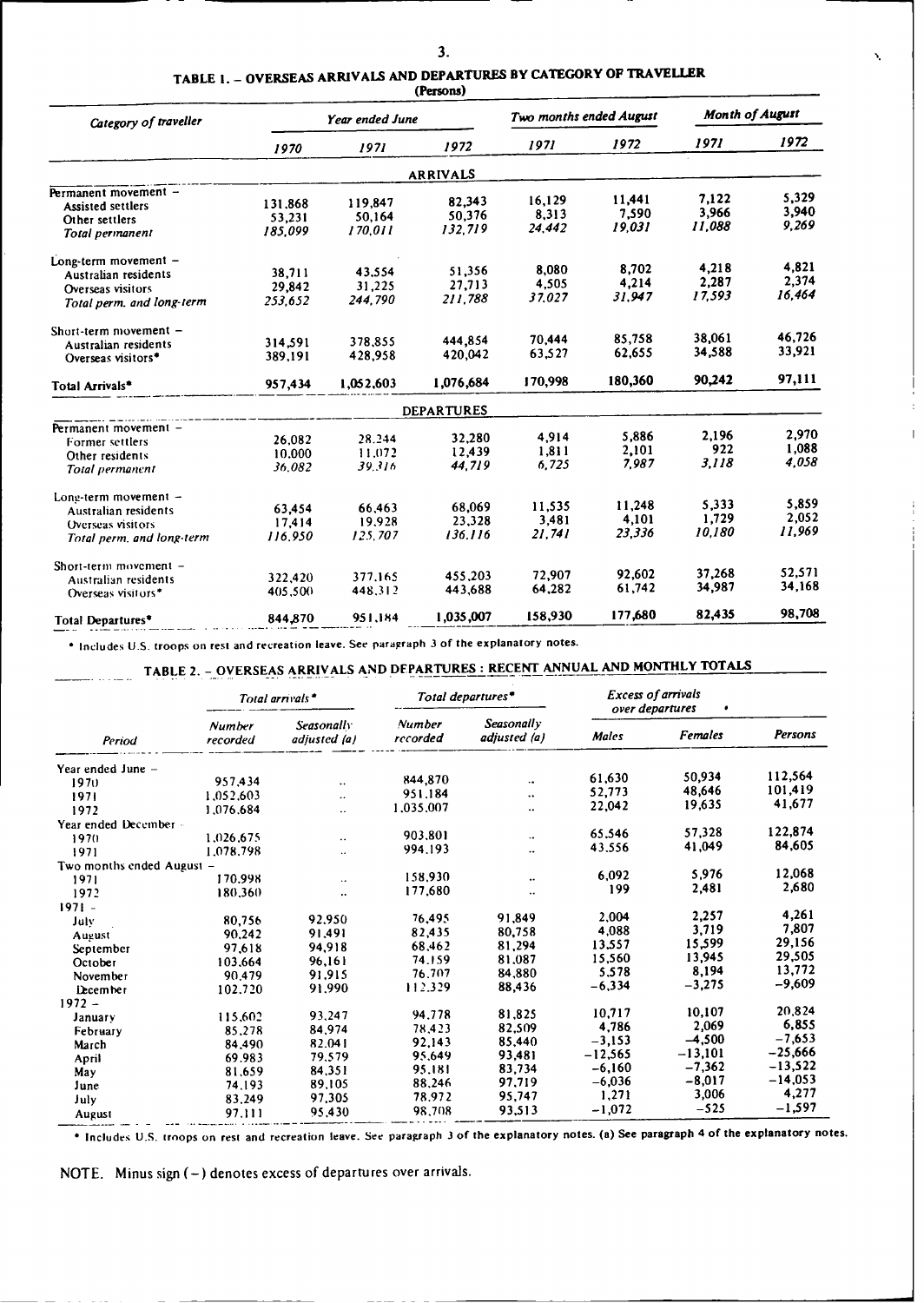# **TABLE 3.** - **OVERSEAS ARRIVALS AND DEPATRES BY MONTH** - **PERMANEMOVEMET**

| Other<br><b>Arrivals</b><br>Australian<br><b>Former</b><br>Total<br>residents<br>settlers<br><b>Settlers</b><br>Month<br>3,607<br>889<br>$1971 -$<br>2,718<br>3,118<br>13,354<br>922<br>July<br>2,196<br>3,100<br>11,088<br>813<br>2,287<br>August<br>4,419<br>12,845<br>1,106<br>September<br>3,313<br>3,419<br>15,519<br>930<br>October<br>2,489<br>4,239<br>12,528<br>1,202<br>November<br>3,037<br>11,824<br>December<br>3,924<br>1,321<br>$1972 -$<br>2,603<br>3,188<br>7,923<br>1,020<br>2,168<br>January<br>3,561<br>7,573<br>963<br>2,598<br>February<br>3,620<br>10,583<br>1,031<br>2,589<br>March<br>4,589<br>8,517<br>1,183<br>April<br>3,406<br>3,935<br>10,598<br>1,059<br>May<br>2,876 | <b>Excess of arrivals</b><br>over departures                                                                                   |                                                                                                                    |
|------------------------------------------------------------------------------------------------------------------------------------------------------------------------------------------------------------------------------------------------------------------------------------------------------------------------------------------------------------------------------------------------------------------------------------------------------------------------------------------------------------------------------------------------------------------------------------------------------------------------------------------------------------------------------------------------------|--------------------------------------------------------------------------------------------------------------------------------|--------------------------------------------------------------------------------------------------------------------|
|                                                                                                                                                                                                                                                                                                                                                                                                                                                                                                                                                                                                                                                                                                      | <b>Settler</b>                                                                                                                 | Total                                                                                                              |
|                                                                                                                                                                                                                                                                                                                                                                                                                                                                                                                                                                                                                                                                                                      |                                                                                                                                | 9,747                                                                                                              |
| 3,929<br>10,367<br>1,013<br>2,916<br>June<br>4,058<br>9,762<br>1,088<br>July<br>2,970                                                                                                                                                                                                                                                                                                                                                                                                                                                                                                                                                                                                                | 10,636<br>8,892<br>10,558<br>12,206<br>10,039<br>8,787<br>5,320<br>5,405<br>7,985<br>5,928<br>7,192<br>7,491<br>6,846<br>6,299 | 7,970<br>9,745<br>11,100<br>9,109<br>7,585<br>3,999<br>4,385<br>7,022<br>4,897<br>6,009<br>6,432<br>5,833<br>5,211 |

TABLE 4. – OVERSEAS ARRIVALS AND DEPARTURES BY MONTH - LONGTERM MORE PROPERTY.

| .<br>Arrivals                                                                                                                                          |                                                                                                                   |                                                                                                                            | $($ reisona $)$<br><b>Departures</b>                                                                                       |                                                                                                                            | <b>Excess of arrivals</b><br>over departures                                                                                                              |                                                                                                      |  |
|--------------------------------------------------------------------------------------------------------------------------------------------------------|-------------------------------------------------------------------------------------------------------------------|----------------------------------------------------------------------------------------------------------------------------|----------------------------------------------------------------------------------------------------------------------------|----------------------------------------------------------------------------------------------------------------------------|-----------------------------------------------------------------------------------------------------------------------------------------------------------|------------------------------------------------------------------------------------------------------|--|
|                                                                                                                                                        | Australian<br>residents                                                                                           | Overseas<br>visitors                                                                                                       | Australian<br>residents                                                                                                    | Overseas<br>visitors                                                                                                       | Australian<br>residents                                                                                                                                   | <b>Overseas</b><br>visitors                                                                          |  |
| Month                                                                                                                                                  | returning                                                                                                         |                                                                                                                            |                                                                                                                            |                                                                                                                            |                                                                                                                                                           | 466                                                                                                  |  |
| $1971 -$<br>July<br>August<br>September<br>October<br>November<br>December<br>$1972 -$<br>January<br>February<br>March<br>April<br>May<br>June<br>July | 3,862<br>4,218<br>4,016<br>4,768<br>4,104<br>7,364<br>5,676<br>3,920<br>3,631<br>2,995<br>3,594<br>3,208<br>3,881 | 2,218<br>2,287<br>2,364<br>2,390<br>2,044<br>2,160<br>3,760<br>3,015<br>2,202<br>1,581<br>2,019<br>1,673<br>1,840<br>2,374 | 6,202<br>5,333<br>4,588<br>5,919<br>4,031<br>6,021<br>7,059<br>5,425<br>5,704<br>5,443<br>6,120<br>6,224<br>5,389<br>5,859 | 1,752<br>1,729<br>1,509<br>1,809<br>1,663<br>2,570<br>1,976<br>1,968<br>2,094<br>1,922<br>2,277<br>2,059<br>2,049<br>2,052 | $-2,340$<br>$-1,115$<br>$-572$<br>$-1,151$<br>73<br>1,343<br>$-1,383$<br>$-1,505$<br>$-2,073$<br>$-2,448$<br>$-2,526$<br>$-3,016$<br>$-1,508$<br>$-1,038$ | 558<br>855<br>581<br>381<br>-410<br>1,784<br>1.047<br>108<br>$-341$<br>$-258$<br>-386<br>-209<br>322 |  |

August<sub>200</sub>

# NOTE. Minus sign (-) denotes excess of departures over arrivals. **TABLE 5.** - **OVERSEAS ARRIVALS AND DEPARTURES BY MONTH** - **SHORTTERM MOVEMENT**

|                                                                                          |                                                                                                                                                       | Arrivals<br><b>Overseas</b>                                                  |                                                                              |                                                                                        | Departures<br>Australian<br>residents                                        |                                                                              | <b>Excess of arrivals</b><br>over departures                                            |                                                                                  |
|------------------------------------------------------------------------------------------|-------------------------------------------------------------------------------------------------------------------------------------------------------|------------------------------------------------------------------------------|------------------------------------------------------------------------------|----------------------------------------------------------------------------------------|------------------------------------------------------------------------------|------------------------------------------------------------------------------|-----------------------------------------------------------------------------------------|----------------------------------------------------------------------------------|
|                                                                                          | Australian<br>residents                                                                                                                               | $visitors$ <sup>*</sup><br><b>Number</b><br>recorded                         | Seasonally<br>adjusted (a)                                                   | <b>Number</b><br>recorded                                                              | Seasonally<br>adjusted (a)                                                   | Overseas<br>$visitors*$                                                      | Australian<br>residents                                                                 | Overseas<br>visitors                                                             |
| Month<br>$1971 -$<br>July<br>August<br>September<br>October                              | returning<br>32,383<br>38,061<br>48,374<br>42,821                                                                                                     | 28,939<br>34,588<br>30,019<br>38,166<br>40,133                               | 35,540<br>34,923<br>34,674<br>35,829<br>36,498                               | 35,639<br>37,268<br>25,698<br>27,635<br>25,810                                         | 39,870<br>35,731<br>35,591<br>35,178<br>35,129<br>37,611                     | 29,295<br>34,987<br>33,567<br>34,377<br>41,784<br>37,919                     | $-3,256$<br>793<br>22,676<br>15,186<br>5,860<br>$-32,491$                               | $-356$<br>-399<br>$-3,548$<br>3,789<br>$-1.651$<br>14.364                        |
| November<br>December<br>$1972 -$<br>January<br>February<br>March<br>April<br>May<br>June | 31,670<br>29,089<br>61,820<br>32,717<br>29,262<br>28,214<br>35,306<br>35,137<br>39,032                                                                | 52,283<br>36,423<br>38,053<br>38,812<br>28,676<br>30,142<br>23,808<br>28,734 | 37,337<br>35,304<br>34,318<br>36,138<br>32,033<br>32,184<br>32,768<br>36,157 | 61,580<br>30,031<br>26,108<br>41,038<br>48,667<br>47,115<br>48,614<br>40,031<br>52,571 | 33,701<br>32,791<br>37,749<br>45,740<br>36,758<br>44,237<br>44,954<br>48,173 | 51,788<br>41,734<br>39,746<br>35,997<br>35,080<br>27,414<br>27,574<br>34,168 | 31,789<br>6,609<br>$-11,776$<br>$-20,453$<br>$-11,809$<br>$-13,477$<br>-999<br>$-5,845$ | $-15,365$<br>$-3,681$<br>-934<br>$-7,321$<br>-4,938<br>-3,606<br>1,160<br>$-247$ |
| July<br>NOTE. Minus sign $(-)$ denotes excess of departures over arrivals.               | 46,726<br>* Includes U.S. troops on rest and recreation leave. See paragraph 3 of the explanatory notes (a) See paragraph 4 of the explanatory notes. | 33,921                                                                       | 33,948                                                                       |                                                                                        |                                                                              |                                                                              |                                                                                         |                                                                                  |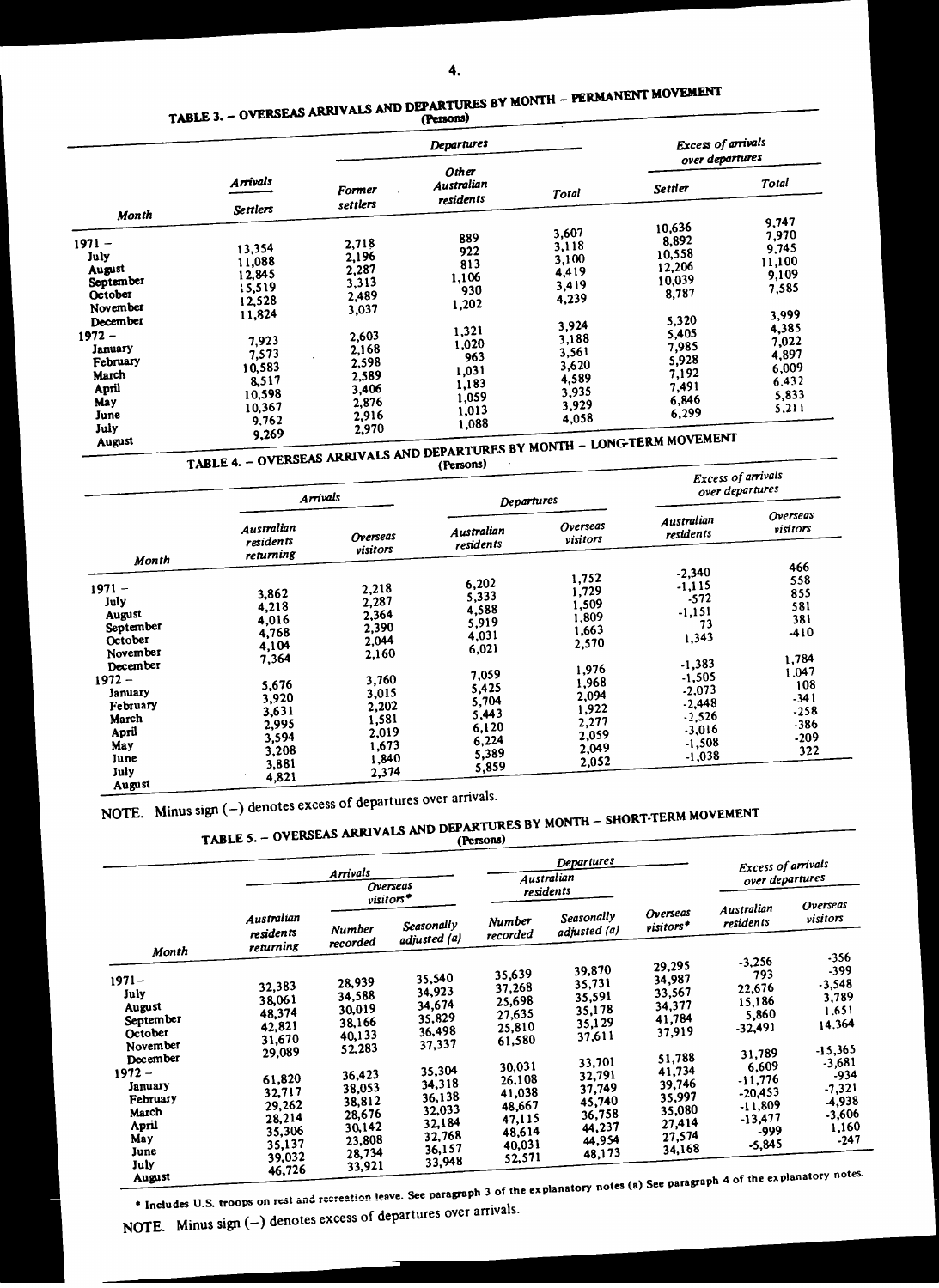- -

# TABLE 6. OVERSEAS ARRIVALS : SETTLERS ARRIVING BY NATIONALITY AND BY OCCUPATION

**(Persons)**

|                                    | Year ended June  |         |         | Two months<br>ended August |        | Month of August |       |
|------------------------------------|------------------|---------|---------|----------------------------|--------|-----------------|-------|
|                                    | 1970             | 1971    | 1972    | 1971                       | 1972   | 1971            | 1972  |
| Nationality -                      |                  |         |         |                            |        |                 |       |
| British: Country of citizenship -  |                  |         |         |                            |        |                 |       |
| Ceylon, India, Pakistan,           |                  |         |         |                            |        |                 |       |
| Bangladesh                         | 4,129            | 4,030   | 3,761   | 514                        | 532    | 229             | 277   |
| New Zealand                        | 5,267            | 4,767   | 3,761   | 633                        | 484    | 332             | 285   |
| United Kingdom and Colonies        | 73,422           | 62,606  | 54,213  | 8,500                      | 9,125  | 3,844           | 4,539 |
| Other                              | 9,124            | 11,225  | 11,767  | 2,260                      | 1,798  | 1,040           | 939   |
| Citizenship not stated             | 5,941            | 4,611   | 3,381   | 674                        | 377    | 220             | 161   |
| <b>Total British</b>               | 97,883           | 87,239  | 76,883  | 12,581                     | 12,316 | 5,665           | 6,201 |
| American (U.S.)                    | 3,591            | 5,447   | 6,564   | 1,407                      | 929    | 814             | 519   |
| Dutch                              | 2,997            | 2,358   | 1,698   | 358                        | 258    | 210             | 132   |
| German                             | 3,729            | 3,280   | 2,136   | 529                        | 386    | 253             | 86    |
| Greek                              | 10,952           | 9,991   | 5,711   | 956                        | 335    | 112             | 91    |
| Italian                            | 10,598           | 7,826   | 6,000   | 1,255                      | 734    | 662             | 308   |
| Lebanese                           | 4,006            | 3,930   | 2,960   | 515                        | 396    | 276             | 191   |
| Turkish                            | 3,785            | 3,775   | 2,456   | 943                        | 335    | 392             | 242   |
| Yugoslav                           | 26,209           | 24,938  | 10,749  | 2,380                      | 1,188  | 1,097           | 534   |
| Other                              | 21,349           | 21,227  | 17,562  | 3,518                      | 2,154  | 1,607           | 965   |
| Occupation $-$                     |                  |         |         |                            |        |                 |       |
| Professional, technical and        |                  |         |         |                            |        |                 |       |
| related workers -                  |                  |         |         |                            |        |                 |       |
| Professional engineers             | $-1,292$         | 1,288   | 1,102   | 206                        | 123    | 122             | 64    |
| <b>Scientists</b>                  | 583              | 663     | 456     | 71                         | 49     | 40              | 21    |
| <b>Medical practitioners</b>       | 290              | 350     | 408     | 62                         | 66     | 31              | 35    |
| Teachers (incl. university,        |                  |         |         |                            |        |                 |       |
| school, pre-school)                | 1,873            | 2,357   | 2,914   | 591                        | 704    | 408             | 519   |
| Other professional, technical      |                  |         |         |                            |        |                 |       |
| and related workers                | 5,982            | 5,991   | 5.140   | 844                        | 740    | 390             | 369   |
| Total professional, etc.           | 10,020           | 10,649  | 10,020  | 1.774                      | 1.682  | 991             | 1,008 |
| Administrative, executive and      |                  |         |         |                            |        |                 |       |
| managerial workers                 | 3,568            | 3,262   | 2,811   | 490                        | 413    | 227             | 210   |
| Clerical and sales workers         | 12,748           | 11,363  | 9,742   | 1,617                      | 1,449  | 719             | 718   |
| Farmers, fishermen, hunters,       |                  |         |         |                            |        |                 |       |
| timber getters and related         |                  |         |         |                            |        |                 |       |
| workers                            | 2,006            | 1,562   | 972     | 179                        | 111    | 55              | 49    |
| Miners, quarrymen and related      |                  |         |         |                            |        |                 |       |
| workers                            | 311              | 253     | 152     | 24                         | 21     | 12              | 13    |
| Workers in transport and           |                  |         |         |                            |        |                 |       |
| communication                      | 4.137            | 3,373   | 2,661   | 476                        | 388    | 202             | 192   |
| Craftsmen and production - process |                  |         |         |                            |        |                 |       |
| workers -                          |                  |         |         |                            |        |                 |       |
| <b>Engineering</b>                 | 9,165            | 7,936   | 6,440   | 1,103                      | 1,061  | 490             | 486   |
| <b>Building and construction</b>   | 4,371            | 3,699   | 2,514   | 481                        | 328    | 208             | 140   |
| Other                              |                  | 23,604  | 15,341  | 3,128                      | 2,123  | 1,254           | 979   |
| Total craftsmen etc.               | 28,305<br>41.841 | 35,239  | 24,295  | 4,712                      | 3,512  | 1,952           | 1,605 |
| Service, sport and recreation      |                  |         |         |                            |        |                 |       |
| workers                            | 7,130            | 6,600   | 5,451   | 914                        | 673    | 386             | 291   |
| Occupation inadequately described  |                  |         |         |                            |        |                 |       |
| or not stated                      | 4,119            | 4,843   | 3,953   | 691                        | 426    | 304             | 223   |
| Not in the labour force            | 99,219           | 92,867  | 72,662  | 13,565                     | 10,356 | 6,240           | 4,960 |
| <b>Total Settlers Arriving</b>     | 185,099          | 170,011 | 132,719 | 24,442                     | 19,031 | 11,088          | 9,269 |

 $\hat{\mathcal{L}}$ 

 $\sim$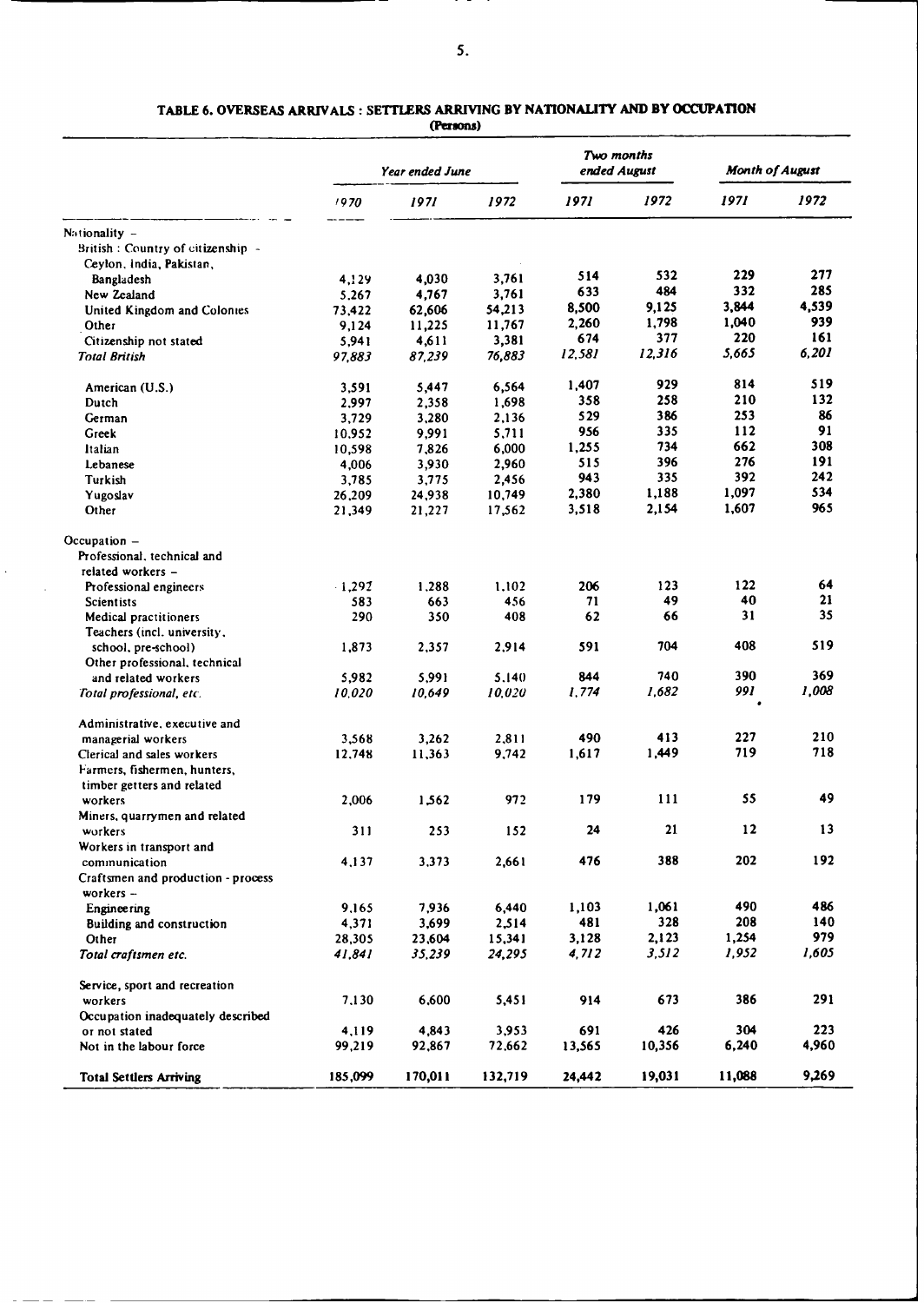| AUSTRALIAN RESIDENTS DEPARTING PERMANENTLY (a) BY COUNTRY OF BIRTH AND BY OCCUPATION | (Persons)       |      |      |                            |                       |     |
|--------------------------------------------------------------------------------------|-----------------|------|------|----------------------------|-----------------------|-----|
|                                                                                      | Year ended June |      |      | Two months<br>ended August | <b>Month of Augus</b> |     |
| 1070                                                                                 | 1071            | 1972 | 1971 | 1972                       | 1971                  | 191 |

 $\ddot{\phantom{a}}$ 

**TABLE 7.** - **OVERSEAS DEPARTURES**

|                                                                | 1970   | 1971   | 1972   | 1971      | 1972  | 1971  | 1972  |
|----------------------------------------------------------------|--------|--------|--------|-----------|-------|-------|-------|
| Country of birth -                                             |        |        |        |           |       |       |       |
| Africa                                                         | 365    | 388    | 482    | 61        | 79    | 35    | 53    |
| America -                                                      |        |        |        |           |       | 74    | 176   |
| U.S. America                                                   | 1,076  | 1,061  | 1,313  | 152       | 383   | 33    | 70    |
| Other                                                          | 456    | 521    | 682    | 81        | 189   | 54    | 81    |
| Asia                                                           | 709    | 924    | 934    | 113       | 149   |       |       |
| $Europe -$                                                     |        |        |        |           | 216   | 90    | 136   |
| Germany                                                        | 1,040  | 1,109  | 1,293  | 175<br>70 | 88    | 32    | 44    |
| Greece                                                         | 537    | 528    | 423    | 147       | 152   | 84    | 95    |
| Italy                                                          | 802    | 906    | 978    | 34        | 45    | 14    | 23    |
| Malta                                                          | 483    | 474    | 387    |           | 199   | 82    | 111   |
| <b>Netherlands</b>                                             | 950    | 1,138  | 1,272  | 218       |       | 1,434 | 1,738 |
| U.K. and Ireland                                               | 16,238 | 16,948 | 19,244 | 3,242     | 3,498 | 47    | 77    |
| Yugoslavia                                                     | 539    | 589    | 797    | 90        | 156   |       | 274   |
| Other                                                          | 1,892  | 2,338  | 2,997  | 408       | 540   | 179   |       |
| Oceania -                                                      |        |        |        |           |       |       |       |
| Australia                                                      | 8,828  | 9,825  | 10,982 | 1,613     | 1,839 | 802   | 965   |
| New Zealand                                                    | 1,992  | 2,372  | 2,727  | 301       | 427   | 149   | 204   |
| Other                                                          | 77     | 130    | 134    | 12        | 15    | 5     | 7     |
| At sea and not stated                                          | 98     | 65     | 74     | 8         | 12    | 4     | 4     |
| Occupation -                                                   |        |        |        |           |       |       |       |
| Professional, technical and related                            |        |        |        |           |       |       |       |
| workers $-$                                                    |        |        |        | 33        | 61    | 17    | 30    |
| Professional engineers                                         | 245    | 308    | 286    | 35        | 48    | 18    | 21    |
| <b>Scientists</b>                                              | 214    | 236    | 256    | 20        | 19    | 12    | 8     |
| <b>Medical practitioners</b>                                   | 86     | 130    | 133    |           |       |       |       |
| Teachers (incl. university, school,                            |        |        |        | 104       | 153   | 60    | 75    |
| pre-school)                                                    | 693    | 717    | 741    |           |       |       |       |
| Other professional, technical and                              |        |        |        | 358       | 420   | 171   | 226   |
| related workers                                                | 1,966  | 2,215  | 2,529  | 550       | 701   | 278   | 360   |
| Total professional etc.                                        | 3,204  | 3,606  | 3,945  |           |       |       |       |
| Administrative, executive and                                  |        |        |        | 179       | 248   | 75    | 111   |
| managerial workers                                             | 1,050  | 1,161  | 1,397  | 678       | 773   | 316   | 384   |
| Clerical and sales workers                                     | 3,723  | 4,192  | 4,681  |           |       |       |       |
| Farmers, fishermen, hunters. timber                            |        |        |        | 52        | 56    | 26    | 26    |
| getters and related workers                                    | 299    | 327    | 334    | 26        | 22    | 16    | 9     |
| Miners, quarrymen and related workers                          | 133    | 124    | 128    | 160       | 179   | 73    | 76    |
| Workers in transport and communication                         | 797    | 845    | 986    |           |       |       |       |
| Craftsmen and production-process<br>workers $-$                |        |        |        |           |       |       |       |
| Engineering                                                    | 2,020  | 2,204  | 2,377  | 367       | 429   | 171   | 210   |
| <b>Building and construction</b>                               | 653    | 704    | 840    | 134       | 147   | 58    | 74    |
| Other                                                          | 3,904  | 4,088  | 4,624  | 724       | 773   | 337   | 371   |
| Total craftsmen, etc.                                          | 6,577  | 6,996  | 7,841  | 1,225     | 1,349 | 566   | 655   |
| Service, sport and recreation workers                          | 1,004  | 1,108  | 1,280  | 192       | 245   | 87    | 122   |
| Occupation inadequately described or not                       |        |        |        |           | 106   | 32    | 56    |
| stated                                                         | 412    | 517    | 641    | 73        |       |       | 2,259 |
| Not in the labour force                                        | 18,883 | 20,440 | 23,486 | 3,590     | 4,308 | 1,649 |       |
| <b>Total Australian Residents</b><br>Departing Permanently (a) | 36,082 | 39,316 | 44,719 | 6,725     | 7,987 | 3,118 | 4,058 |
|                                                                |        |        |        |           |       |       |       |

 $\Box$ 

 $\frac{1}{2}$ 

(a) Includes former settlers.

 $\frac{1}{2} \left( \frac{1}{2} \right) \frac{1}{2} \left( \frac{1}{2} \right) \frac{1}{2} \left( \frac{1}{2} \right) \frac{1}{2} \left( \frac{1}{2} \right) \frac{1}{2} \left( \frac{1}{2} \right) \frac{1}{2} \left( \frac{1}{2} \right) \frac{1}{2} \left( \frac{1}{2} \right) \frac{1}{2} \left( \frac{1}{2} \right) \frac{1}{2} \left( \frac{1}{2} \right) \frac{1}{2} \left( \frac{1}{2} \right) \frac{1}{2} \left( \frac{1}{2} \right)$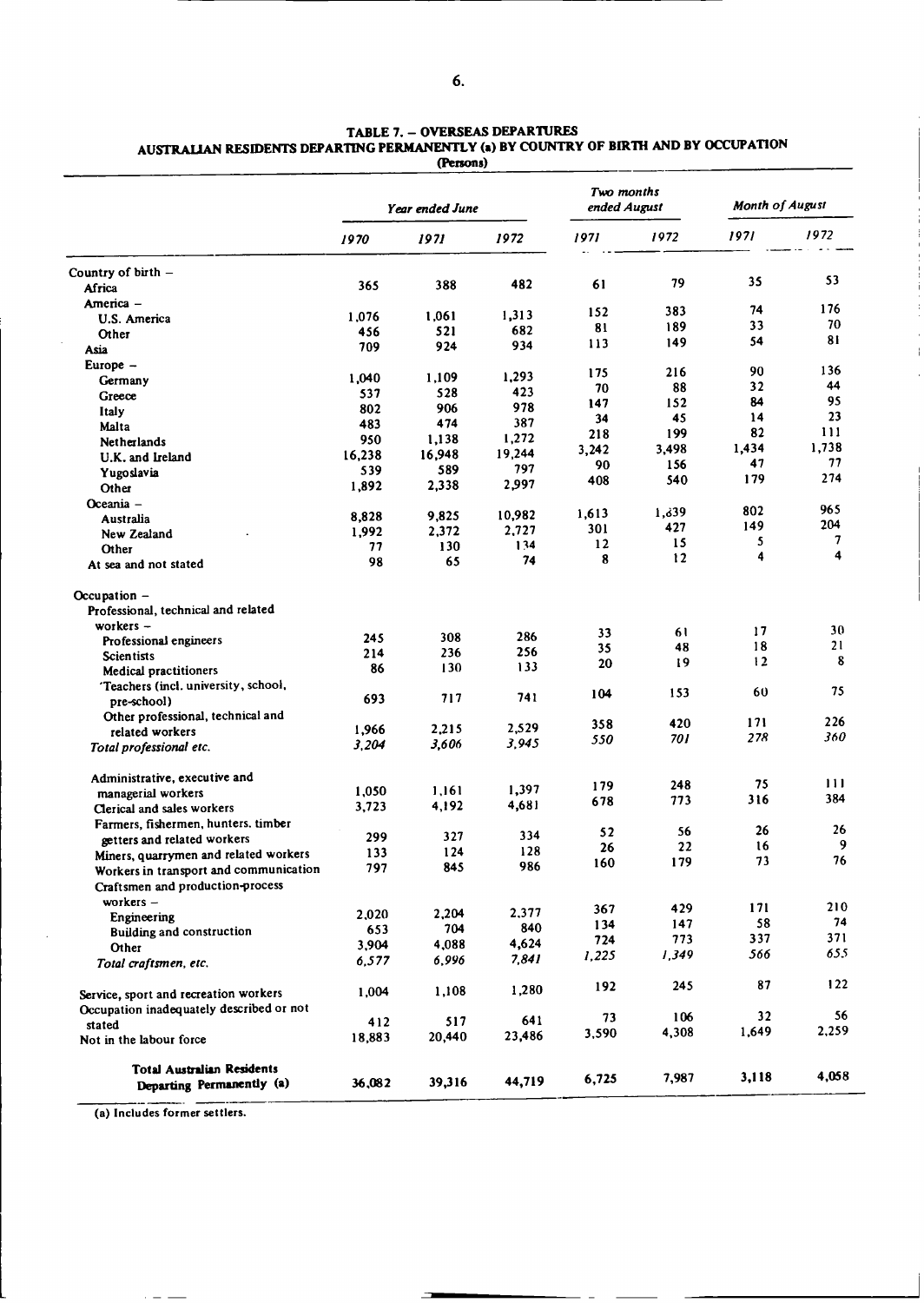| 7. |  |
|----|--|
|    |  |
|    |  |

# *Tio months Year* ended June ended August Month of **August** *1970 1971 1972 1971 1972 1971 1972* **Sex -** Males\* 262,246 275.876 249,405 40,514 35,787 **21,909 19,494** Females\* 126,945 153,082 170,637 23,013 26,868 12,679 14,427 Mode of transport -Sea 17.317 17,268 18,089 1,549 1,842 788 859 Air\* 371,874 411,690 401,953 61,978 60,813 33,800 33,062 Intended length of stay -<br>Under 1 week\* Under I week\* 152,445 152,628 122,760 21,840 17,017 11,430 **9,186** 1 week **and under** 2 weeks 50,862 66,443 69,780 9,909 10,669 5,823 6,231 2 weeks and under 1 month 67,332 76,296 81,357 13,011 14,266 8,136 8,730<br>1 month and under 6 months 80,252 90,499 102,983 12,839 14,767 6,006 6,770 1 month and under 6 months 80,252 90,499 102,983 12,839 14,767 6,006 6,770<br>6 months and under 12 months 15,738 16,275 16,074 1,937 2,087 937 1,020 6 months and under 12 months 15.738 16.275 16,074 1,937 2,087 937 1,020 Indefinite, not stated, etc. 22,562 26,817 27,088 Stated purpose of journey -In transit 19,193 61,510 72,370 10,109 12,440 5,493 6,820 Business 58,849 64.151 68,268 10,598 10,769 5,669 5,859 Holiday\* 250.464 267.521 245,852 37,204 33,536 19,822 17,541 Education 10,907 12.069 12,446 1,906 1,994 **1,341 1,328** Other and not stated 19.778 23,707 21,106 3,710 3,916 2,263 2,373 Country of residence -Africa 6,879 8,229 8.620 1,26' 1,313 601 825 America - Canada 8.858 11.210 13.245 1,648 1,834 725 700 U.S. America 55.135 78,107 79.624 11,415 11,249 5,708 5,621 Other 2.098 3.057 3,416 582 590 284 357  $Asia -$ Hong Kong 5,115 6.509 6,996 1,089 1,517 567 729 Malaysia and Singapore 10.319 11.775 12.727 1,604 1,573 860 812<br>
10.152 15,125 14.435 2.166 2.341 1.171 1.256 Japan 10.152 15,125 14.435 2,166 2,341 1,171 1,256 Other\* 99,327 79,235 37,898 10,086 3,540 **5,086 1,833** Europe - U.K. and Ireland 36,520 40,898 50,038 5,243 6,884 2,515 3,196<br>Germany 4,769 6,073 7,194 780 1,069 407 535 Germany 4,769 b,073 7.194 780 1,069 407 535 Netherlands 4,096 5,032 6.197 528 735 245 326 Other 13,480 17.718 19,993 2,840 3,472 1,698 **1,908** Oceania - Fiji 4,180 4.822 5,570 673 740 351 394 New Zealand 90.694 96,276 103,663 17,428 19,509 10,737 11,618 **Papua and New Guinea** 27,349 31,679 35,832 4,373 4,189 2,601 2,496<br>
Other 10,220 13,213 14,594 1,810 2,100 1,032 1,315 Other 10,220 13.213 14,594 1,810 2,100 1,032 1,31 **Total Visitors Arriving** Short-term' **389,191** 428,958 420,042 63,527 62,655 **34,588 33,921**

 $\overline{\phantom{a}}$ 

#### **TABLE 8.** - **OVERSEAS ARRIVALS** : **SHORT-TERM MOVEMENT - VISITORS ARRIVING\* BY SEX, MODE OF TRANSPORT, INTENDED LENGTH OF STAY, STATED PURPOSE OF JOURNEY AND COUNTRY OF RESIDENCE**

**\*** Includes U.S. **troops on rest and** recreation leave. See **paragraph** 3 **of** the **explanatory** notes.